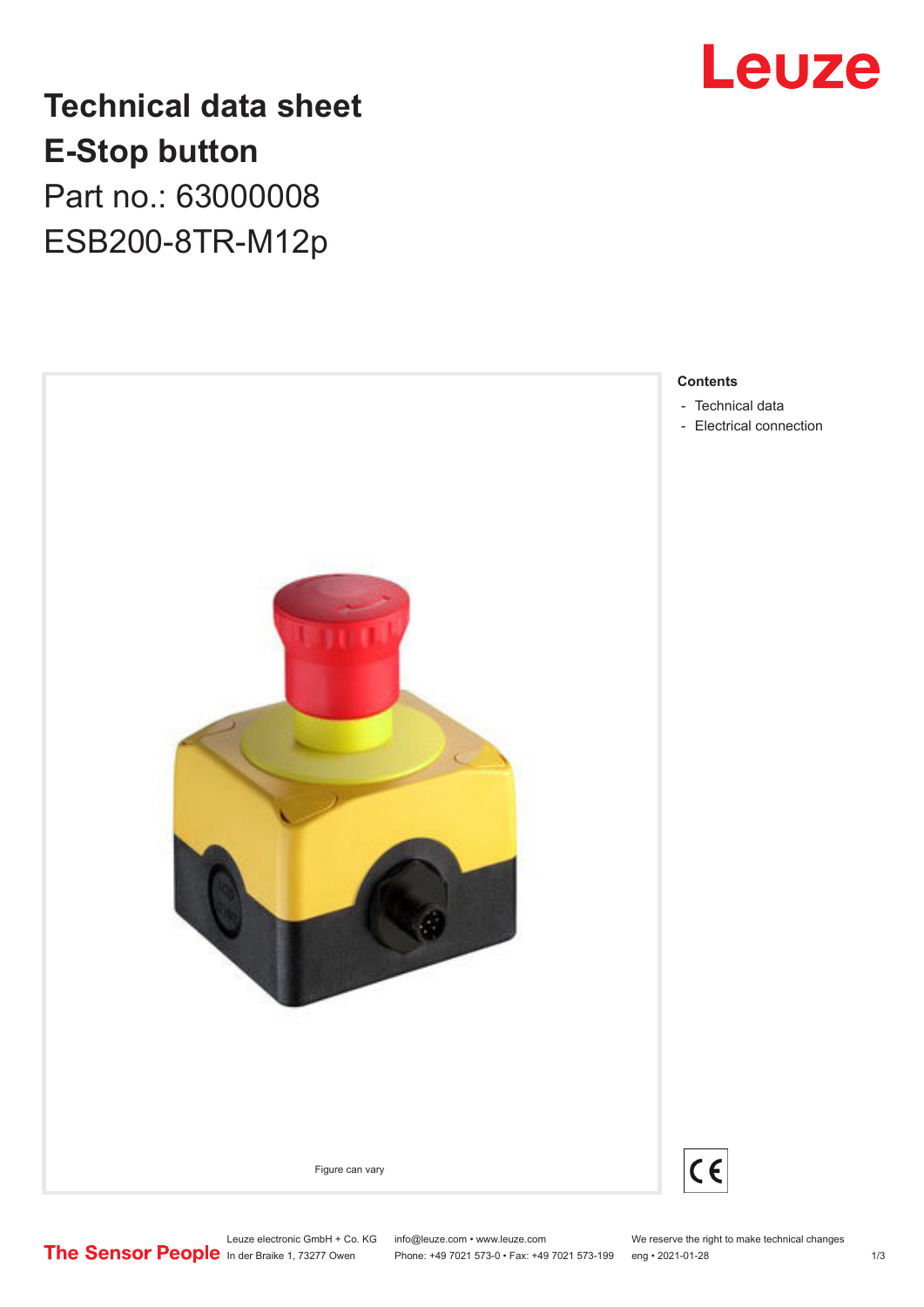## <span id="page-1-0"></span>**Technical data**

#### **Basic data**

| Series                                  | <b>ESB200</b>                                               |
|-----------------------------------------|-------------------------------------------------------------|
| <b>Functions</b>                        |                                                             |
| <b>Functions</b>                        | E-STOP control device in accordance<br>with EN 60947-5-5    |
| <b>Characteristic parameters</b>        |                                                             |
| SIL                                     | Up to 3, IEC 61508                                          |
| Performance Level (PL)                  | Up to and including e, EN ISO 13849-1                       |
| Mission time $T_{\scriptscriptstyle M}$ | 20 years, EN ISO 13849-1                                    |
| Category                                | Up to incl. 4 (depending on wiring), EN<br>ISO 13849        |
| B <sub>10</sub>                         | 600,000 number of cycles                                    |
| Life expectancy contact                 | 20,000,000 switching cycles                                 |
| <b>Electrical data</b>                  |                                                             |
| <b>Protective circuit</b>               | Short circuit protected                                     |
| Usage category at DC 13                 | Ue 24 V, le 2 A, EN 60947-5-1                               |
| Usage category at AC 15                 | Ue 24 V, le 2 A, EN 60947-5-1                               |
| <b>Contact allocation</b>               | 2N <sub>C</sub>                                             |
| <b>Contact opening</b>                  | Force-fit                                                   |
| Short circuit protected                 | 500 V, 2 A, type gG/gL, IEC 60269-1                         |
|                                         |                                                             |
| Performance data                        |                                                             |
| <b>Rated insulation voltage</b>         | 30 V AC, 36 V DC                                            |
| Conventional thermal current, max.      | 2A                                                          |
| <b>Connection</b>                       |                                                             |
| <b>Number of connections</b>            | 1 Piece(s)                                                  |
| <b>Connection 1</b>                     |                                                             |
| <b>Function</b>                         | Contact connection                                          |
| <b>Type of connection</b>               | Connector                                                   |
| Mechanical data                         |                                                             |
| Dimension (W x H x L)                   | 80 mm x 102.3 mm x 72 mm                                    |
| <b>Housing material</b>                 | Plastic                                                     |
| <b>Plastic housing</b>                  | Glass fiber reinforced (PPS), self-<br>extinguishing        |
| <b>Electrical contact material</b>      | Silver alloy                                                |
| Net weight                              | 248 g                                                       |
| <b>Housing color</b>                    | <b>Black</b>                                                |
|                                         | Yellow, RAL 1023                                            |
| <b>Type of fastening</b>                | Through-hole mounting                                       |
|                                         | Wall mounting                                               |
| Type of cable entry                     | M12                                                         |
| Installation position                   | Arbitrary                                                   |
| <b>Switch type</b>                      | E-Stop command device, ISO 14119                            |
| <b>Switching principle</b>              | Slow-action contact                                         |
| <b>Mechanical life time</b>             | 300,000 actuation cycles, IEC 60947-5-1<br>switching cycles |
| Actuation frequency, max.               | 3,600 per hour, IEC 60947-5-1                               |
| Type of actuation                       | Red button                                                  |
| <b>Button actuation force</b>           | 25N                                                         |
| <b>Sensor material</b>                  | <b>Plastic</b>                                              |

#### **Environmental data**

| Ambient temperature, operation | $-2580 °C$    |
|--------------------------------|---------------|
| Degree of contamination        | 3, EN 60947-1 |
|                                |               |
| <b>Certifications</b>          |               |
| Degree of protection           | IP 67         |
|                                | IP 69K        |
| <b>Certifications</b>          | c UL US       |
|                                |               |
| <b>Classification</b>          |               |
|                                |               |
| <b>Customs tariff number</b>   | 85369095      |
| eCl@ss 5.1.4                   | 27270690      |
| eCl@ss 8.0                     | 27371244      |
| eCl@ss 9.0                     | 27371244      |
| eCl@ss 10.0                    | 27371244      |
| eCl@ss 11.0                    | 27371244      |
| <b>ETIM 5.0</b>                | EC002034      |
| <b>ETIM 6.0</b>                | EC002034      |

Leuze